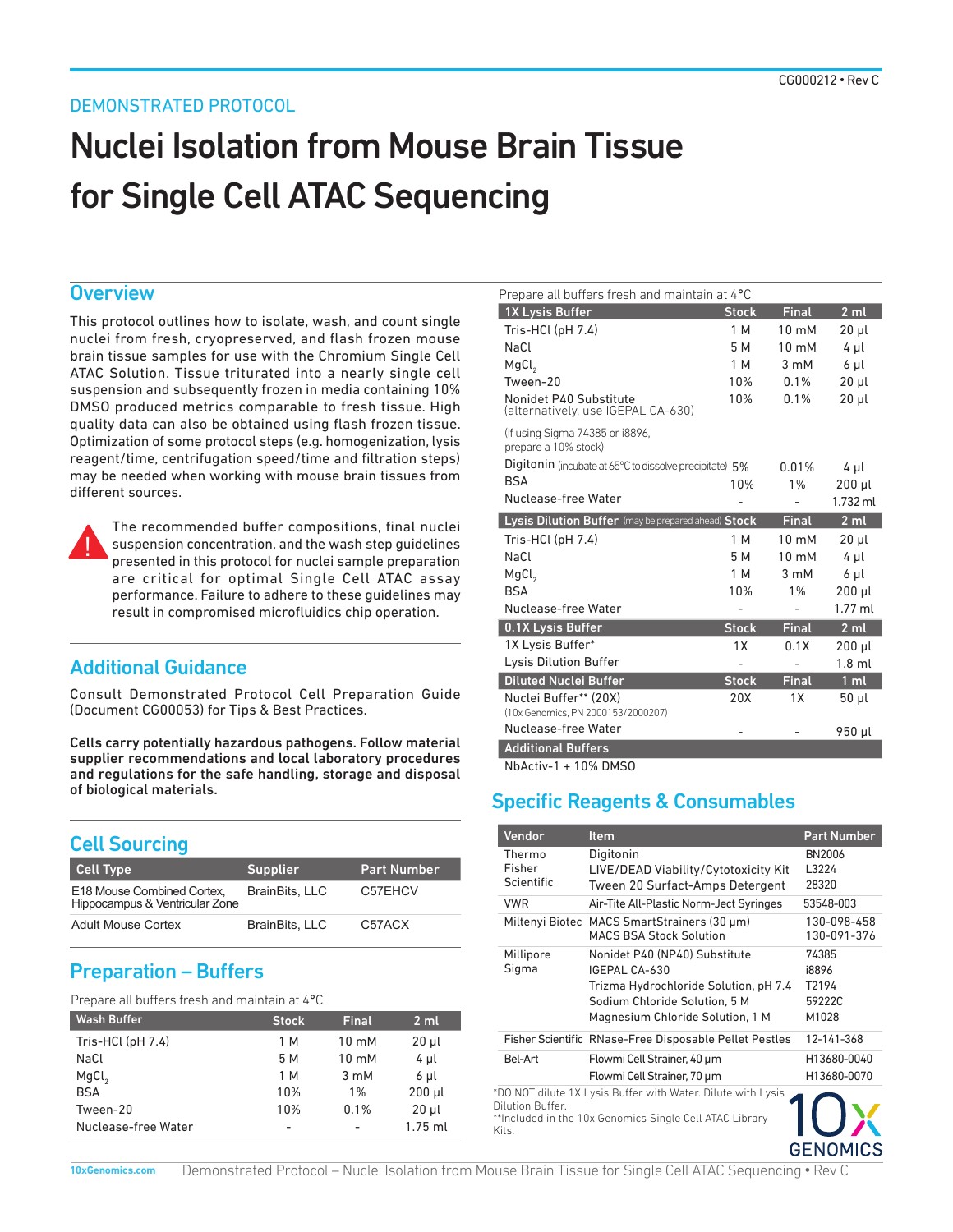# Protocol Overview



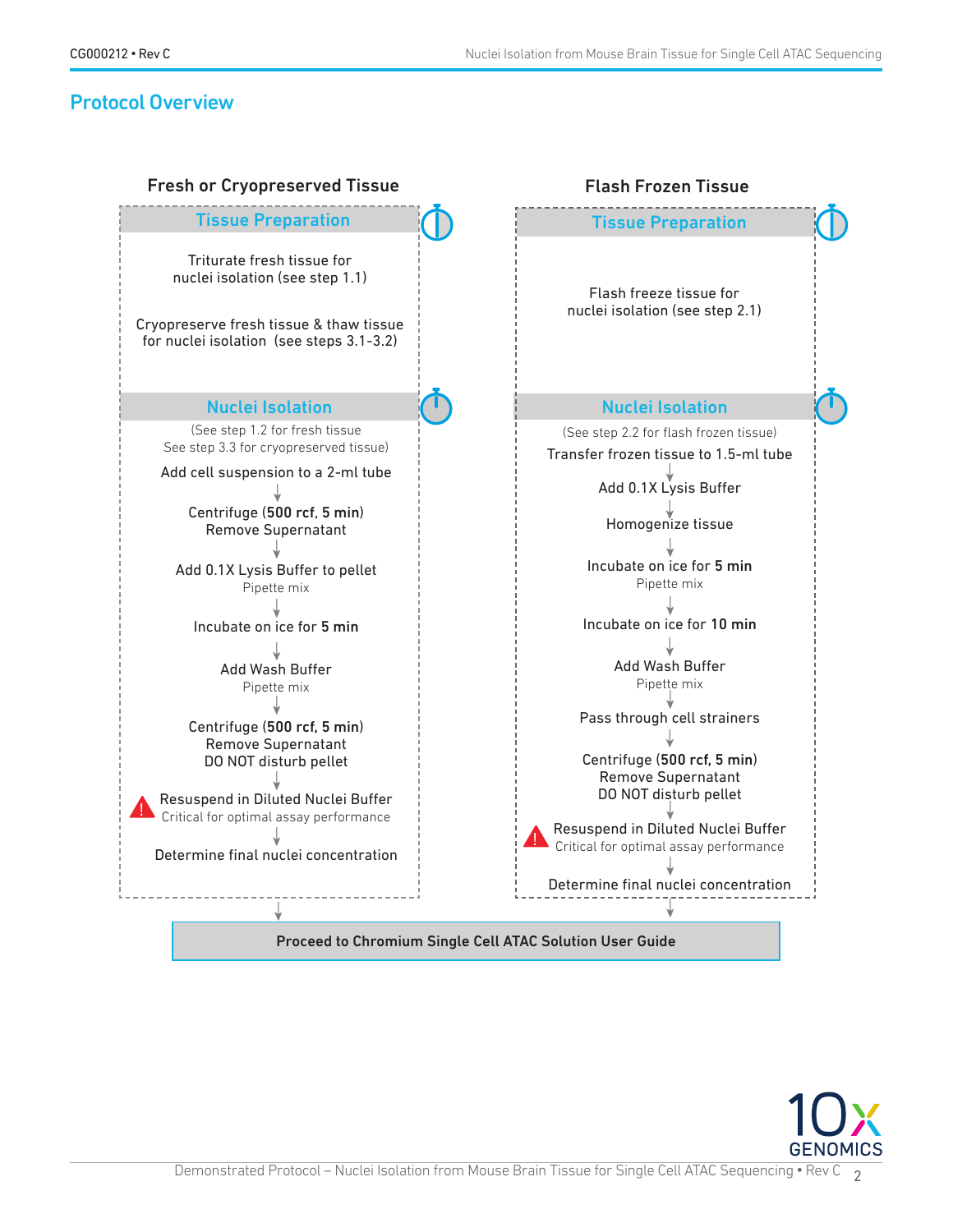## Protocol 1: Nuclei Isolation from Fresh Tissue

# 1.1 Tissue Preparation

#### Triturate Tissue:

- a. Triturate the tissue in 1 ml NbActiv1 with a wide-bore pipette tip to break the tissue into small pieces. If using embryonic brain, triturate with a regular-bore pipette tip.
- b. Continue triturating with a regular-bore pipette tip until the tissue is completely broken up.
- c. Pass the triturated tissue through a 30 µm MACS SmartStrainer into a 15-ml conical tube.
- d. Use the back of a syringe to gently press the tissue through the strainer. DO NOT grind the tissue when passing through the strainer as this may disrupt the chromatin structure.
- e. Pass 1 ml NbActiv1through the strainer and collect the flowthrough in the same conical tube.
- f. Determine the concentration using a Countess II FL Automated Cell Counter (see Appendix).

# 1.2 Nuclei Isolation

Nuclei may be isolated from 100,000-1,000,000 cells using this protocol.

- a. Add cells to a 2-ml microcentrifuge tube and centrifuge at 500 rcf for 5 min at 4°C.
- b. Remove the supernatant without disrupting the cell pellet.
- c. Add 100 µl chilled 0.1X Lysis Buffer. Pipette mix 5x.
- d. Incubate for 5 min on ice.
- e. Add 1ml chilled Wash Buffer to the lysed cells. Pipette mix 5x.
- f. Centrifuge cells at 500 rcf for 5 min at  $4^{\circ}$ C.
- g. Remove the supernatant without disrupting the nuclei pellet.
- h. Based on the cell concentration at step 1.1f and assuming ~50% nuclei loss during cell lysis, resuspend in chilled Diluted Nuclei Buffer. See Nuclei Stock Concentration Table and Example Calculation in the User Guide. Maintain on ice.



The resuspension in Diluted Nuclei Buffer is critical for optimal Single Cell ATAC assay performance. The composition of the Tris-based Diluted Nuclei Buffer, including Magnesium concentration, has been optimized for the Transposition and Barcoding steps in the Single Cell ATAC protocol. Suspension of nuclei in a different buffer may not be compatible.

- i. OPTIONAL If cell debris and large clumps are observed, pass through a cell strainer. For low volume, use a 40 µm Flowmi Cell Strainer to minimize volume loss.
- j. Determine the nuclei concentration using a Countess II FL Automated Cell Counter (see Appendix).
- k. Proceed immediately to the Single Cell ATAC Solution User Guide (see References).

## Protocol 2: Nuclei Isolation from Flash Frozen Tissue

# 2.1 Tissue Preparation

#### Freeze Tissue:

- a. Cut the tissue into small pieces (size of rice grain).
- b. Flash freeze the tissue pieces in liquid nitrogen and transfer to a cryovial.
- c. Transfer the cryovials to vapor-phase nitrogen for long-term storage. Tissue storage in -80°C for long-term use is not recommended.

# 2.2 Nuclei Isolation

DO NOT thaw the tissue prior to lysis.

- a. Using forceps, transfer the frozen tissue to a 1.5-ml microcentrifuge tube.
- b. Add 500 µl chilled 0.1X Lysis Buffer. Immediately homogenize 15x using a Pellet Pestle.
- c. Incubate for 5 min on ice.
- d. Pipette mix 10x with a wide-bore pipette tip (regular-bore pipette tip may be used if tissue disintegrates easily).
- e. Incubate for 10 min on ice.
- f. Using a regular-bore pipette tip, add  $500 \mu l$  chilled Wash Buffer to the lysed cells. Pipette mix 5x.
- g. Pass the suspension through a 70 µm Flowmi Cell Strainer into a 2-ml tube. Filter ~300 µl suspension at a time, each time through a new 70 µm strainer.
- h. Pass the collected flowthrough through a 40 µm Flowmi Cell Strainer.
- i. Determine the nuclei concentration using a Countess II FL Automated Cell Counter(see Appendix).
- j. Centrifuge at 500 rcf for 5 min at 4°C.
- k. Remove the supernatant without disrupting the nuclei pellet.
- l. Based on the cell concentration at step 2.2i and assuming ~50% nuclei loss during cell lysis, resuspend in chilled Diluted Nuclei Buffer. See Nuclei Stock Concentration Table and Example Calculation in the User Guide. Maintain on ice.



The resuspension in Diluted Nuclei Buffer is critical for optimal Single Cell ATAC assay performance. The composition of the Tris-based Diluted Nuclei Buffer, including Magnesium concentration, has been optimized for the Transposition and Barcoding steps in the Single Cell ATAC protocol. Suspension of nuclei in a different buffer may not be compatible.

- m.OPTIONAL If cell debris and large clumps are observed, pass through a cell strainer. For low volume, use a 40 µm Flowmi Cell Strainer to minimize volume loss.
- n. Determine the nuclei concentration using a Countess II FL Automated Cell Counter (see Appendix).
- o. Proceed immediately to the Chromium Single Cell ATAC Solution User Guide (see References).

**GENOMIC**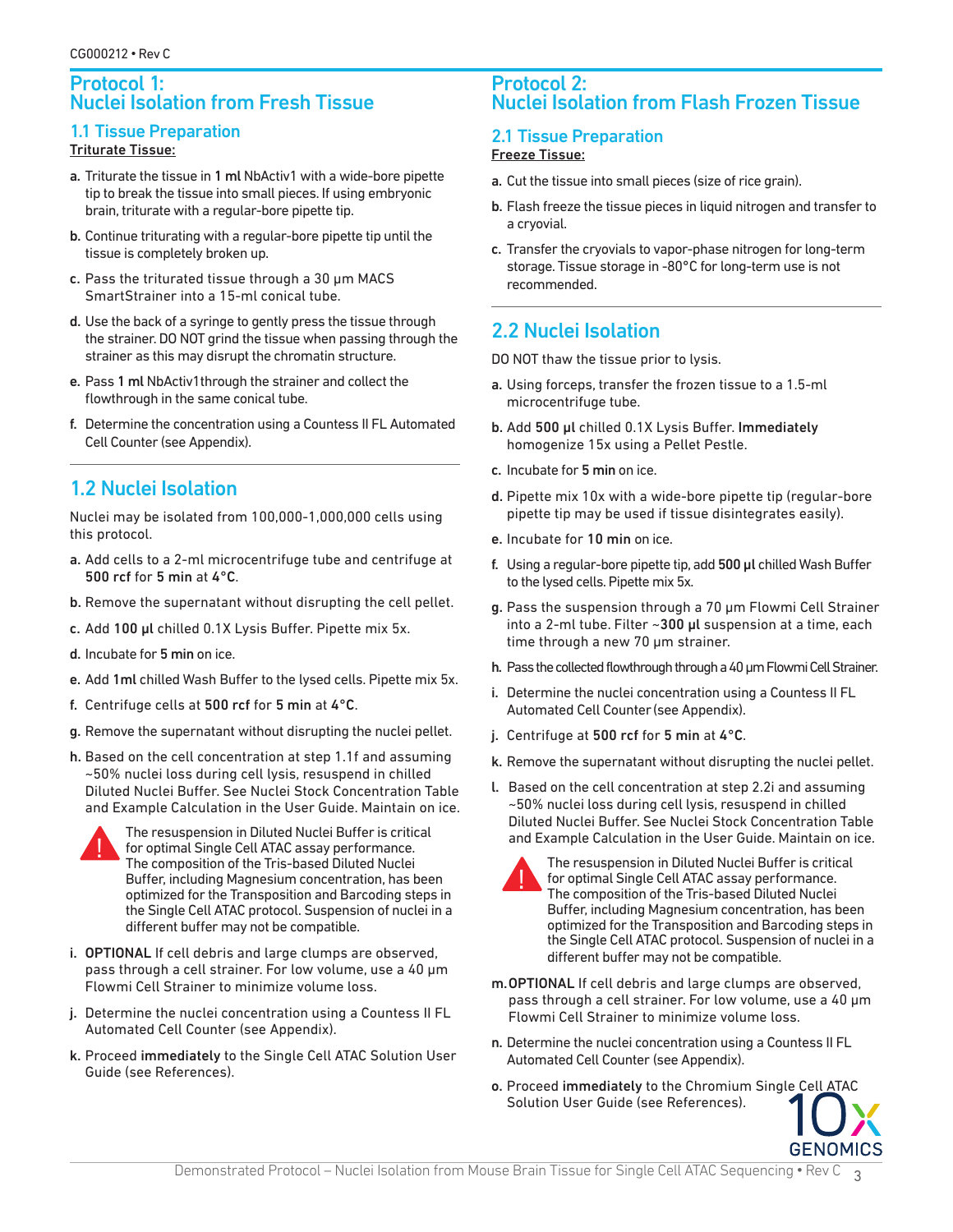#### Protocol 3: Nuclei Isolation from Cryopreserved Tissue-Derived Cells

## 3.1 Tissue Derived Cell Freezing

- a. Triturate the tissue in at least 1 ml NbActiv1 with a widebore pipette tip to break the tissue into small pieces. If using embryonic brain, triturate with a regular-bore pipette tip.
- b. Continue triturating with a regular-bore pipette tip until the tissue is completely broken up.
- c. Centrifuge at 500 rcf for 5 min at 4°C.
- d. Remove the supernatant and resuspend the pellet in 1 ml NbActiv1 media.
- e. Centrifuge at 500 rcf for 5 min at 4°C.
- f. Remove the supernatant and resuspend the pellet in 1 ml chilled NbActiv1 containing 10% DMSO.
- g. Dispense 1 ml cell suspension into pre-cooled cryovials and place the cryovials inside a pre-cooled cell freezing container e.g., CoolCell FTS30.
- h. Place the cell freezing container in a −80°C freezer for ≥4 h. Transfer the cryovials to vapor-phase nitrogen for long-term storage.

## 3.2 Tissue Derived Cell Thawing

- a. Thaw the cryovial at a 37°C water bath for 1-2 min. Remove from the water bath when a tiny crystal remains in the cryovial.
- b. Add 1 ml warm NbActiv1. Pipette mix 3x.
- c. Transfer the suspension to a 15-ml conical tube containing 10 ml warm NbActiv1.
- d. Place a 30 µm MACS SmartStrainers over a new 15-ml conical and pass the entire suspension through it.
- e. Pass 1-2 ml NbActiv1through the strainer and collect the flowthrough in the same conical tube.
- f. Centrifuge at 500 rcf for 5 min.
- g. Resuspend in 1-2 ml NbActiv1.
- h. Determine the concentration using a Countess II FL Automated Cell Counter (see Appendix for Nuclei Count).

## 3.3 Nuclei Isolation

Nuclei may be isolated from 100,000-1,000,000 cells using this protocol.

- a. Add cells to a 2-ml microcentrifuge tube and centrifuge at 500 rcf for 5 min at 4°C.
- b. Remove all the supernatant without disrupting the cell pellet.
- c. Add 100 µl chilled 0.1X Lysis Buffer. Pipette mix 5x.
- d. Incubate for 5 min on 4°C.
- e. Add 1 ml chilled Wash Buffer to the lysed cells. Pipette mix 5x.
- f. Centrifuge at 500 rcf for 5 min at 4°C.
- g. Remove the supernatant without disrupting the nuclei pellet.
- h. Based on the cell concentration at step 3.2h and assuming ~50% nuclei loss during cell lysis, resuspend in chilled Diluted Nuclei Buffer. See Nuclei Stock Concentration Table and Example Calculation in the User Guide. Maintain on ice.



The resuspension in Diluted Nuclei Buffer is critical for optimal Single Cell ATAC assay performance. The composition of the Tris-based Diluted Nuclei Buffer, including Magnesium concentration, has been optimized for the Transposition and Barcoding steps in the Single Cell ATAC protocol. Suspension of nuclei in a different buffer may not be compatible.

- i. OPTIONAL If cell debris and large clumps are observed, pass through a cell strainer. For low volume, use a 40 µm Flowmi Cell Strainer to minimize volume loss.
- j. Determine the nuclei concentration using a Countess II FL Automated Cell Counter (see Appendix for Nuclei Count).
- k. Proceed immediately to the Chromium Single Cell ATAC Solution User Guide (see References).